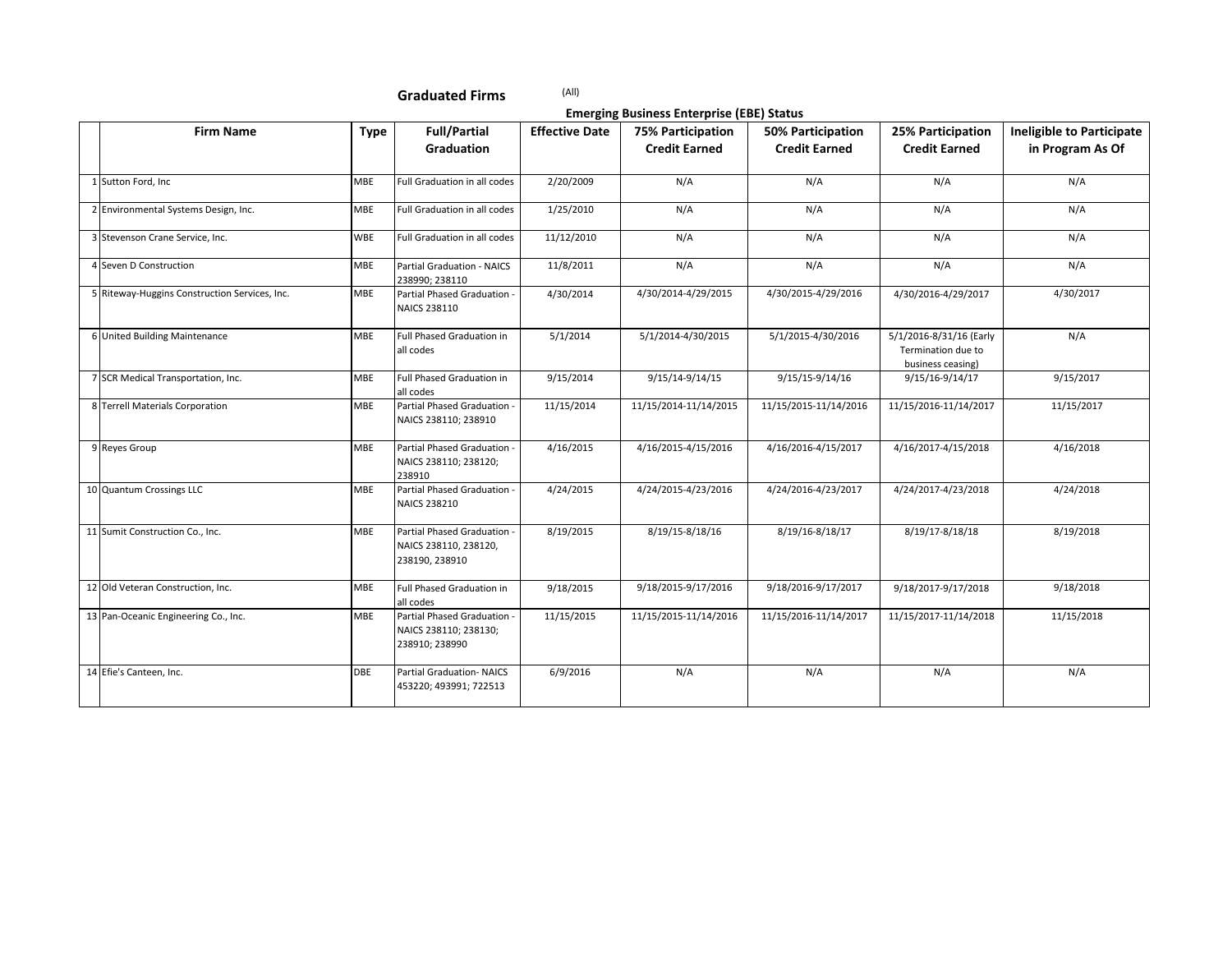**Emerging Business Enterprise (EBE) Status**

| <b>Firm Name</b>                               | <b>Type</b> | <b>Full/Partial</b>                                                                                                                            | <b>Effective Date</b> | <b>75% Participation</b> | 50% Participation     | 25% Participation     | <b>Ineligible to Participate</b> |
|------------------------------------------------|-------------|------------------------------------------------------------------------------------------------------------------------------------------------|-----------------------|--------------------------|-----------------------|-----------------------|----------------------------------|
|                                                |             | Graduation                                                                                                                                     |                       | <b>Credit Earned</b>     | <b>Credit Earned</b>  | <b>Credit Earned</b>  | in Program As Of                 |
|                                                |             |                                                                                                                                                |                       |                          |                       |                       |                                  |
| 15 Meccor Industries, Ltd.                     | MBE         | Partial Phased Graduation<br>NAICS 238110; 238190;<br>238310; 238350; 238390;<br>238990                                                        | 7/1/2016              | 7/1/2016-6/30/17         | 7/1/17-6/30/18        | 7/1/18-6/30/19        | 7/1/2019                         |
| 16 Ujamaa Construction, Inc.                   | MBE         | Full Phased Graduation in<br>all codes                                                                                                         | 10/15/2016            | 10/15/2016-10/14/2017    | 10/15/2017-10/14/2018 | 10/15/2018-10/14/2019 | 10/15/2019                       |
| 17 Alliance Companies                          | MBE         | Full Phased Graduation in<br>all codes                                                                                                         | 11/8/2016             | 11/8/2016-6/14/2017      | 6/15/2017-6/14/2018   | 6/15/2018-6/14/2019   | 6/15/2019                        |
| 18 Milhouse Engineering and Construction, Inc. | DBE         | Partial Graduation - NAICS<br>238320; 238350                                                                                                   | 3/23/2017             | N/A                      | N/A                   | N/A                   | N/A                              |
| 19 Kedmont Waterproofing Company, Inc.         | <b>WBE</b>  | Full Phased Graduation in<br>all codes                                                                                                         | 4/2/2017              | 4/2/2017-4/1/2018        | 4/2/2018-4/1/2019     | 4/2/2019-4/1/2020     | 4/2/2020                         |
| 20 Prospect International Airport              | <b>WBE</b>  | Full Phased Graduation in<br>all codes                                                                                                         | 4/6/2017              | 4/1/2017 -3/31/2018      | 4/1/2018 - 3/31/2019  | 4/1/2019 -3/31/2020   | 4/1/2020                         |
| 21 MZI Group, Inc.                             | MBE         | Full Phased Graduation in<br>all codes - Graduation<br>Letter 3/23/17, Vendor<br>requested Withdrawl of<br>Certification; Granted<br>4/12/2017 | 4/13/2017             | N/A                      | N/A                   | N/A                   | N/A                              |
| 22 Growth, Development Marketing, Inc.         | DBE         | Full Graduation in all codes                                                                                                                   | 8/10/2017             | N/A                      | N/A                   | N/A                   | N/A                              |
| 23 The MAPI Corporation                        | DBE         | Full Graduation in all codes                                                                                                                   | 8/28/2017             | N/A                      | N/A                   | N/A                   | N/A                              |
| 24 Metropolitan Steel, Inc.                    | DBE         | Partial Graduation - NAICS<br>238120                                                                                                           | 4/12/2018             | N/A                      | N/A                   | N/A                   | N/A                              |
| 25 Metropolitan Steel, Inc.                    | MBE         | Partial Phased Graduation -<br><b>NAICS 238120</b>                                                                                             | 5/3/2018              | 5/1/2018 -4/30/2019      | 5/1/2019 - 4/30/2020  | 5/1/2020 - 4/30/2021  | 5/1/2021                         |
| 26 Acura Inc                                   | MBE         | Partial Phased Graduation<br>NAICS 238110; 238120;<br>238910; 238990                                                                           | 5/7/2018              | 4/16/2018 - 4/15/2019    | 4/16/2019 - 4/15/2020 | 4/16/2020 - 4/15/2021 | 4/16/2021                        |
| 27 The Grove, Inc.                             | ACDBE       | Full Graduation - NAICS<br>722310                                                                                                              | 5/18/2018             | N/A                      | N/A                   | N/A                   | N/A                              |
| 28 Sachi Construction                          | DBE         | Partial Graduation - NAICS<br>541350                                                                                                           | 6/1/2018              | N/A                      | N/A                   | N/A                   | N/A                              |
| 29 Milhouse Engineering and Construction, Inc. | MBE         | Partial Phased Graduation -<br>NAICS 238320; 238350                                                                                            | 6/7/2018              | 5/15/2018 - 5/14/2019    | 5/15/2019 - 5/14/2020 | 5/15/2020 - 5/14/2021 | 5/15/2021                        |
| 30 Reggio's Pizza Express I                    | DBE         | Full Graduation in all codes                                                                                                                   | 6/11/2018             | N/A                      | N/A                   | N/A                   | N/A                              |
| 31 Reggio's Pizza Express II                   | DBE         | Full Graduation in all codes                                                                                                                   | 6/11/2018             | N/A                      | N/A                   | N/A                   | N/A                              |
| 32 Sheridan Plumbing & Sewer, Inc.             | WBE         | Partial Phased Graduation -<br>NAICS 238110; 238190                                                                                            | 7/9/2018              | 6/15/2018 - 6/14/2019    | 6/15/2019 - 6/14/2020 | 6/15/2020 - 6/14/2021 | 6/15/2021                        |
| 33 Midway Wholesalers, Inc.                    | MBE         | Full Graduation in all codes                                                                                                                   | 9/17/2018             | $9/1/2018 - 8/31/2019$   | 9/1/2019 - 8/31/2020  | 9/1/2020 - 8/31/2021  | 9/1/2021                         |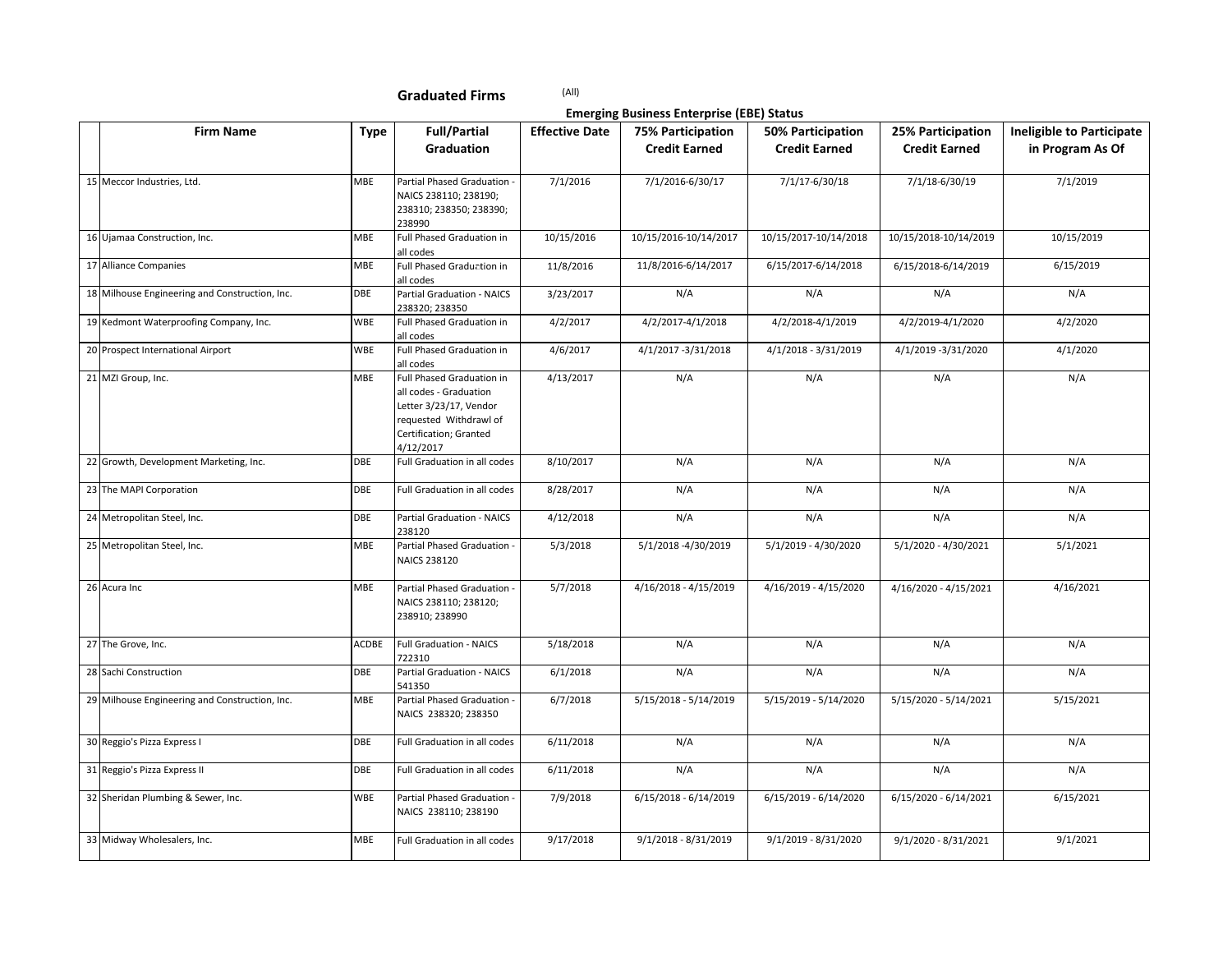**Emerging Business Enterprise (EBE) Status**

| <b>Firm Name</b>                      | <b>Type</b> | <b>Full/Partial</b>                                                                                     | <b>Effective Date</b> | Ennerging Dasmess Enterprise (EDE) Status<br><b>75% Participation</b> | <b>50% Participation</b> | 25% Participation       | <b>Ineligible to Participate</b> |
|---------------------------------------|-------------|---------------------------------------------------------------------------------------------------------|-----------------------|-----------------------------------------------------------------------|--------------------------|-------------------------|----------------------------------|
|                                       |             | Graduation                                                                                              |                       | <b>Credit Earned</b>                                                  | <b>Credit Earned</b>     | <b>Credit Earned</b>    | in Program As Of                 |
|                                       |             |                                                                                                         |                       |                                                                       |                          |                         |                                  |
| 34 Karry L. Young Development, LLC    | MBE         | Partial Graduation (PNW)-<br>NAICS 236115; 236116;<br>236118; 238110; 238310;<br>238350; 238910; 238990 | 10/31/2018            | 10/31/2018 - 7/31/2019                                                | 8/1/2019 - 7/31/2020     | 8/1/2020 - 7/31/2021    | 8/1/2021                         |
| 35 Schmidt Steel, Inc.                | MBE         | Partial Phased Graduation -<br>NAICS 238120; 238190                                                     | 12/20/2018            | 12/20/2018 - 11/30/2019                                               | 12/1/2019 - 11/30/2020   | 12/1/2020 - 11/30/2021  | 12/1/2021                        |
| 36 Escorza Tile Incorporated          | MBE         | Partial Phased Graduation-<br>NAICS 238330; 238340                                                      | 1/1/2019              | 1/1/2019 - 9/30/2019                                                  | 10/1/2019 - 9/30/2020    | 10/1/2020 - 9/30/2021   | 10/1/2021                        |
| 37 DND Electric, Inc.                 | MBE         | Partial Phased Graduation-<br><b>NAICS 238210</b>                                                       | 2/26/2019             | 2/1/2019 - 1/31/2020                                                  | 2/1/2020 - 1/31/2021     | 2/1/2021 - 1/31/2022    | 2/1/2022                         |
| 38 DND Electric, Inc.                 | DBE         | Partial Graduation-NAICS<br>238210                                                                      | 1/31/2019             | N/A                                                                   | N/A                      | N/A                     | N/A                              |
| 39 Schatz Services LLC                | WBE         | Partial Phased Graduation -<br>NAICS 238190                                                             | 1/18/2019             | 1/18/2019 - 4/30/2019                                                 | 5/1/2019 - 4/30/2020     | 5/1/2020 - 4/30/2021    | 5/1/2021                         |
| 40 MSM Solutions, Inc.                | MBE         | Partial Phased Graduation -<br>NAICS 238130; 238310;<br>238320; 238350; 238390                          | 8/1/2019              | 8/1/2019 - 7/31/2020                                                  | 8/1/2020 - 7/31/2021     | 8/1/2021 - 7/31/2022    | 8/1/2022                         |
| 41 R.J.B. Properties, Inc.            | MBE         | Full Graduation in all codes                                                                            | 1/1/2020              | 1/1/2020 - 12/31/2020                                                 | 1/1/2021 - 12/31/2021    | 1/1/2022 - 12/31/2022   | 1/1/2023                         |
| 42 Granite Innovation, Inc.           | MBE         | Partial Phased Graduation -<br><b>NAICS 238140</b>                                                      | 2/21/2020             | 2/21/2020 - 11/30/2020                                                | 12/1/2020 - 11/30/2021   | 12/1/2021 - 11/30/2022  | 12/1/2022                        |
| 43 Granite Innovation, Inc.           | WBE         | Partial Phased Graduation -<br><b>NAICS 238140</b>                                                      | 2/21/2020             | 2/21/2020 - 11/30/2020                                                | 12/1/2020 - 11/30/2021   | 12/1/2021 - 11/30/2022  | 12/1/2022                        |
| 44 Bourbon Tile & Marble, Inc.        | WBE         | Partial Phased Graduation -<br>NAICS 238140; 238330;<br>238340; 238990                                  | 1/15/2020             | 1/15/2020 - 7/14/2020                                                 | 7/15/2020 - 7/14/2021    | 7/15/2021 - 7/14/2022   | 7/15/2022                        |
| 45 M.B.B. Enterprises of Chicago, Inc | MBE         | Partial Phased Graduation -<br><b>NAICS 238140</b>                                                      | 7/15/2020             | 7/15/2020 - 7/14/2021                                                 | 7/15/2121 - 7/14/2022    | 7/15/2022 - 7/14/2023   | 7/15/2023                        |
| 46 Solai & Cameron                    | DBE         | Partial Graduation - NAICS<br>238210; 611420                                                            | 7/30/2020             | N/A                                                                   | N/A                      | N/A                     | N/A                              |
| 47 Sanchez Paving Company             | MBE         | Partial Phased Graduation -<br>NAICS 238390; 238910;<br>238990                                          | 8/31/2020             | 8/31/2020 - 6/14/2021                                                 | $6/15/2021 - 6/14/2022$  | 6/15/2022 - 6/14/2023   | 6/15/2023                        |
| 48 AGB Investigative Services Inc.    | DBE         | Partial Graduation - NAICS<br>541690                                                                    | 9/23/2020             | N/A                                                                   | N/A                      | N/A                     | N/A                              |
| 49 Edible cuts LLC                    | DBE         | Full Graduation in all codes                                                                            | 2/8/2021              | N/A                                                                   | N/A                      | N/A                     | N/A                              |
| 50 Diverse Facility Solutions Inc     | MBE         | Full Graduation in all codes                                                                            | 5/6/2021              | 5/1/2021 - 10/14/2021                                                 | 10/15/2021 - 10/14/2022  | 10/15/2022 - 10/14/2023 | 10/15/2023                       |